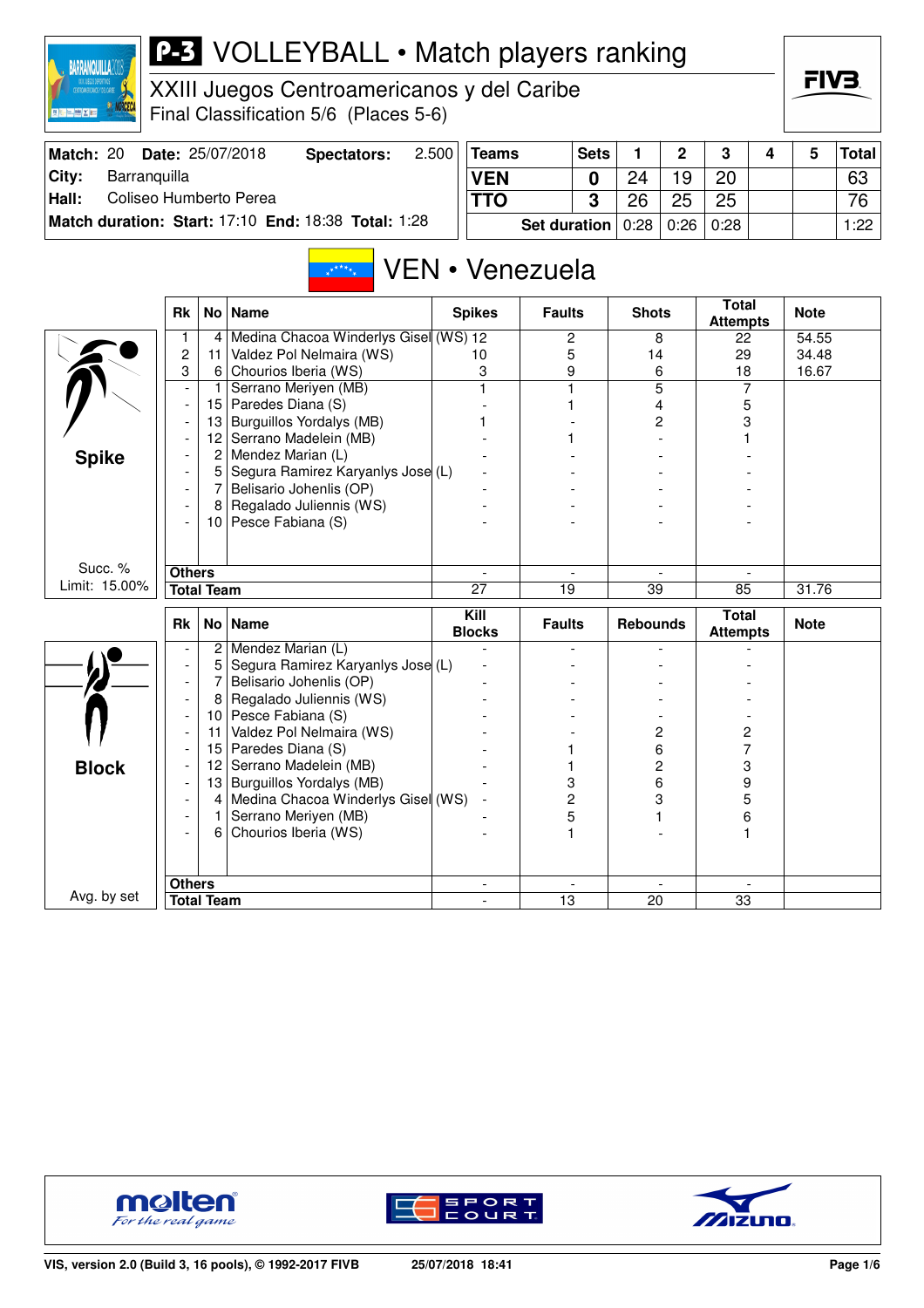

XXIII Juegos Centroamericanos y del Caribe Final Classification 5/6 (Places 5-6)

|  | FIV3. |
|--|-------|
|  |       |

| Match: 20     |              | <b>Date: 25/07/2018</b> | Spectators:                                         | 2.500 | Teams      | <b>Sets</b>                  |    | $\mathbf{\Omega}$ | -3   |  | Total |
|---------------|--------------|-------------------------|-----------------------------------------------------|-------|------------|------------------------------|----|-------------------|------|--|-------|
| City:         | Barranguilla |                         |                                                     |       | <b>VEN</b> |                              | 24 | 19                | 20   |  | 63    |
| $\vert$ Hall: |              | Coliseo Humberto Perea  |                                                     |       | TTO        | C                            | 26 | 25                | 25   |  | 76    |
|               |              |                         | Match duration: Start: 17:10 End: 18:38 Total: 1:28 |       |            | <b>Set duration</b> $ 0:28 $ |    | 0:26              | 0:28 |  | 1:22  |

#### VEN • Venezuela A<sup>xxx</sup>x.

|              | <b>Rk</b>                |                   | No   Name                          | <b>Aces</b>    | <b>Faults</b>            | <b>Serve</b><br><b>Hits</b> | <b>Total</b><br><b>Attempts</b> | <b>Note</b> |
|--------------|--------------------------|-------------------|------------------------------------|----------------|--------------------------|-----------------------------|---------------------------------|-------------|
|              | 1                        | 15                | Paredes Diana (S)                  | $\overline{2}$ | $\overline{a}$           | 14                          | 16                              | 0.67        |
|              | $\overline{c}$           | $\overline{4}$    | Medina Chacoa Winderlys Gisel (WS) | $\mathbf{1}$   | 1                        | 9                           | 11                              | 0.33        |
|              | $\blacksquare$           | 1                 | Serrano Meriyen (MB)               | $\overline{a}$ | $\overline{a}$           | 6                           | 6                               |             |
|              | $\overline{\phantom{a}}$ | 2                 | Mendez Marian (L)                  |                |                          |                             |                                 |             |
|              | $\overline{\phantom{a}}$ | 5                 | Segura Ramirez Karyanlys Jose (L)  |                |                          |                             |                                 |             |
|              | $\overline{\phantom{a}}$ | 6                 | Chourios Iberia (WS)               |                |                          | 9                           | 9                               |             |
|              |                          | 7                 | Belisario Johenlis (OP)            |                |                          |                             |                                 |             |
| <b>Serve</b> | $\overline{\phantom{a}}$ | 8                 | Regalado Juliennis (WS)            |                |                          | 4                           | 4                               |             |
|              | $\overline{\phantom{a}}$ |                   | 10 Pesce Fabiana (S)               |                |                          | 2                           | $\overline{c}$                  |             |
|              |                          | 11                | Valdez Pol Nelmaira (WS)           |                |                          | 9                           | 9                               |             |
|              | $\overline{a}$           | 13                | Burguillos Yordalys (MB)           |                | 1                        | 5                           | 6                               |             |
|              |                          |                   | 12 Serrano Madelein (MB)           |                | 1                        | 2                           | 3                               |             |
|              |                          |                   |                                    |                |                          |                             |                                 |             |
|              |                          |                   |                                    |                |                          |                             |                                 |             |
| Avg. by set  | <b>Others</b>            |                   |                                    | $\mathbf{r}$   | $\overline{\phantom{a}}$ | $\sim$                      | $\blacksquare$                  |             |
|              |                          | <b>Total Team</b> |                                    | 3              | 3                        | 60                          | 66                              | 1.00        |
| <b>Team</b>  |                          |                   | Opponent errors & Team faults      | 33             | $\overline{c}$           |                             | 35                              |             |
|              | <b>Rk</b>                |                   | No   Name                          | <b>Digs</b>    | <b>Faults</b>            | <b>Receptions</b>           | <b>Total</b><br><b>Attempts</b> | <b>Note</b> |
|              | 1                        | 5                 | Segura Ramirez Karyanlys Jose (L)  | 8              | 6                        | 7                           | 21                              | 2.67        |
|              | $\overline{c}$           | 6                 | Chourios Iberia (WS)               | 5              | 4                        | 6                           | 15                              | 1.67        |
|              | $\overline{c}$           | 4                 | Medina Chacoa Winderlys Gisel (WS) | 5              | 7                        | 6                           | 18                              | 1.67        |
|              | 4                        | 15                | Paredes Diana (S)                  | 2              |                          | 10                          | 13                              | 0.67        |
|              | 4                        | 13                | Burguillos Yordalys (MB)           | 2              | 1                        | 2                           | 5                               | 0.67        |
|              | 4                        | 11                | Valdez Pol Nelmaira (WS)           | $\overline{2}$ | 8                        | 6                           | 16                              | 0.67        |
|              | $\overline{7}$           | 8 <sup>1</sup>    | Regalado Juliennis (WS)            | $\mathbf{1}$   | $\overline{c}$           |                             | 3                               | 0.33        |
| Dig          | $\overline{\phantom{a}}$ |                   | 2 Mendez Marian (L)                |                |                          | $\blacksquare$              |                                 |             |
|              | $\overline{\phantom{a}}$ | $\overline{7}$    | Belisario Johenlis (OP)            |                |                          |                             |                                 |             |
|              | $\overline{a}$           |                   | 10 Pesce Fabiana (S)               |                |                          |                             |                                 |             |
|              | $\overline{\phantom{a}}$ |                   | 12 Serrano Madelein (MB)           |                |                          |                             |                                 |             |
|              |                          | 1.                | Serrano Meriyen (MB)               |                | 1                        | $\overline{c}$              | 3                               |             |
|              |                          |                   |                                    |                |                          |                             |                                 |             |
|              |                          |                   |                                    |                |                          |                             |                                 |             |
| Avg. by set  | <b>Others</b>            |                   |                                    | $\sim$         | $\overline{\phantom{a}}$ | $\overline{\phantom{a}}$    |                                 |             |
|              |                          | <b>Total Team</b> |                                    | 25             | 30                       | 39                          | 94                              | 8.33        |





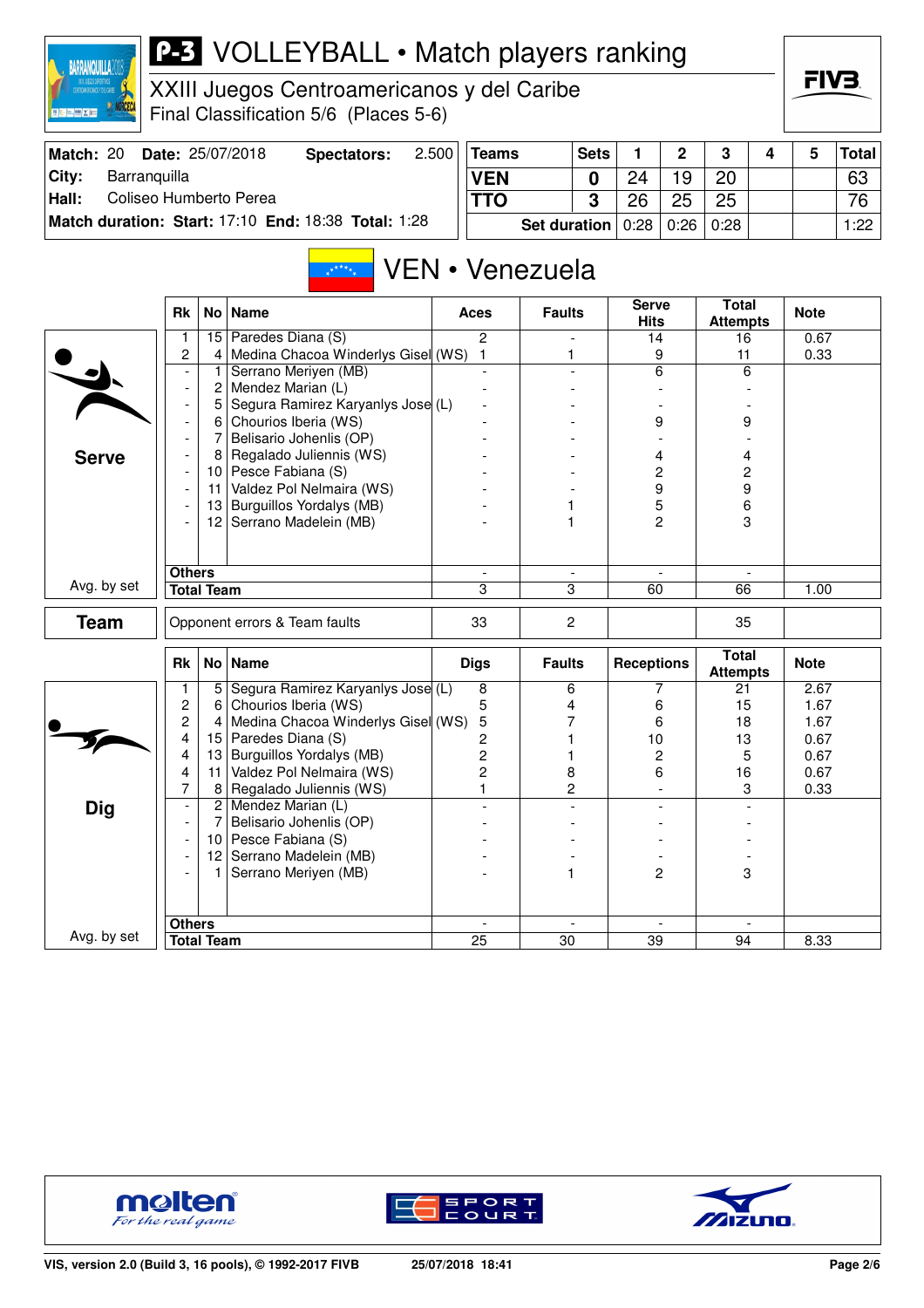

XXIII Juegos Centroamericanos y del Caribe Final Classification 5/6 (Places 5-6)

|  | FIV | s |  |
|--|-----|---|--|
|  |     |   |  |

| Match: 20 |              | <b>Date: 25/07/2018</b> | Spectators:                                         | 2.500 | Teams      |                                          | <b>Sets</b> |    | ົ  |    |  | Total ∣ |
|-----------|--------------|-------------------------|-----------------------------------------------------|-------|------------|------------------------------------------|-------------|----|----|----|--|---------|
| ∣Citv:    | Barranguilla |                         |                                                     |       | <b>VEN</b> |                                          |             |    | 19 | 20 |  | 63      |
| Hall:     |              | Coliseo Humberto Perea  |                                                     |       | <b>TTO</b> |                                          |             | 26 | 25 | 25 |  | 76      |
|           |              |                         | Match duration: Start: 17:10 End: 18:38 Total: 1:28 |       |            | <b>Set duration</b> $0:28$   0:26   0:28 |             |    |    |    |  | 1:22    |

#### VEN • Venezuela  $x^{x^{x^{x}}+1}$

|                         | <b>Rk</b>                          |                   | No   Name                          | <b>Running</b><br><b>Sets</b> | <b>Faults</b>            | <b>Still</b><br><b>Sets</b>       | <b>Total</b><br><b>Attempts</b> | <b>Note</b> |
|-------------------------|------------------------------------|-------------------|------------------------------------|-------------------------------|--------------------------|-----------------------------------|---------------------------------|-------------|
|                         | 1                                  |                   | 15 Paredes Diana (S)               | 5                             |                          | 64                                | 69                              | 1.67        |
|                         |                                    | 1                 | Serrano Meriyen (MB)               |                               |                          |                                   |                                 |             |
| $\overline{\mathbf{e}}$ |                                    | 2                 | Mendez Marian (L)                  |                               |                          |                                   |                                 |             |
|                         |                                    | 4                 | Medina Chacoa Winderlys Gisel (WS) |                               |                          |                                   |                                 |             |
|                         |                                    | 5                 | Segura Ramirez Karyanlys Jose (L)  |                               |                          | 9                                 | 9                               |             |
|                         |                                    | 6                 | Chourios Iberia (WS)               |                               |                          |                                   |                                 |             |
|                         |                                    | 7                 | Belisario Johenlis (OP)            |                               |                          |                                   |                                 |             |
| <b>Set</b>              |                                    | 8                 | Regalado Juliennis (WS)            |                               |                          |                                   |                                 |             |
|                         |                                    | 10                | Pesce Fabiana (S)                  |                               |                          |                                   |                                 |             |
|                         |                                    | 11                | Valdez Pol Nelmaira (WS)           |                               |                          | 4                                 |                                 |             |
|                         |                                    | 12                | Serrano Madelein (MB)              |                               |                          |                                   |                                 |             |
|                         |                                    | 13                | Burguillos Yordalys (MB)           |                               |                          |                                   |                                 |             |
|                         |                                    |                   |                                    |                               |                          |                                   |                                 |             |
|                         |                                    |                   |                                    |                               |                          |                                   |                                 |             |
|                         | <b>Others</b>                      |                   |                                    |                               | $\overline{\phantom{a}}$ |                                   |                                 |             |
| Avg. by set             |                                    | <b>Total Team</b> |                                    | $\overline{5}$                |                          | $\overline{79}$                   | 84                              | 1.67        |
|                         |                                    |                   |                                    |                               |                          |                                   |                                 |             |
|                         | <b>Rk</b>                          |                   | No Name                            | <b>Excellents</b>             | <b>Faults</b>            | <b>Serve</b><br><b>Receptions</b> | <b>Total</b><br><b>Attempts</b> | <b>Note</b> |
|                         | 1                                  | 5                 | Segura Ramirez Karyanlys Jose (L)  | 11                            | 3                        |                                   | 21                              | 38.10       |
|                         | $\overline{c}$                     | 11                | Valdez Pol Nelmaira (WS)           | 6                             | 4                        | 6                                 | 16                              | 12.50       |
|                         | 3                                  | 6                 | Chourios Iberia (WS)               | $\overline{2}$                | $\overline{c}$           | 13                                | 17                              | 0.00        |
|                         |                                    | 4                 | Medina Chacoa Winderlys Gisel (WS) | 6                             |                          |                                   | 7                               |             |
|                         | $\overline{\phantom{a}}$           | 8                 | Regalado Juliennis (WS)            |                               |                          |                                   | 2                               |             |
|                         | $\overline{\phantom{a}}$           | 13                | Burguillos Yordalys (MB)           |                               |                          |                                   |                                 |             |
|                         |                                    | 1                 | Serrano Meriyen (MB)               |                               |                          |                                   |                                 |             |
|                         |                                    | $\overline{2}$    | Mendez Marian (L)                  |                               |                          |                                   |                                 |             |
| <b>Reception</b>        |                                    | 7                 | Belisario Johenlis (OP)            |                               |                          |                                   |                                 |             |
|                         |                                    | 10 <sup>1</sup>   | Pesce Fabiana (S)                  |                               |                          |                                   |                                 |             |
|                         |                                    | 12                | Serrano Madelein (MB)              |                               |                          |                                   |                                 |             |
|                         |                                    | 15 <sub>1</sub>   | Paredes Diana (S)                  |                               |                          |                                   |                                 |             |
|                         |                                    |                   |                                    |                               |                          |                                   |                                 |             |
|                         |                                    |                   |                                    |                               |                          |                                   |                                 |             |
| Eff. %<br>Limit: 20.00% | <b>Others</b><br><b>Total Team</b> |                   |                                    | 26                            | 9                        | 29                                | 64                              | 26.56       |





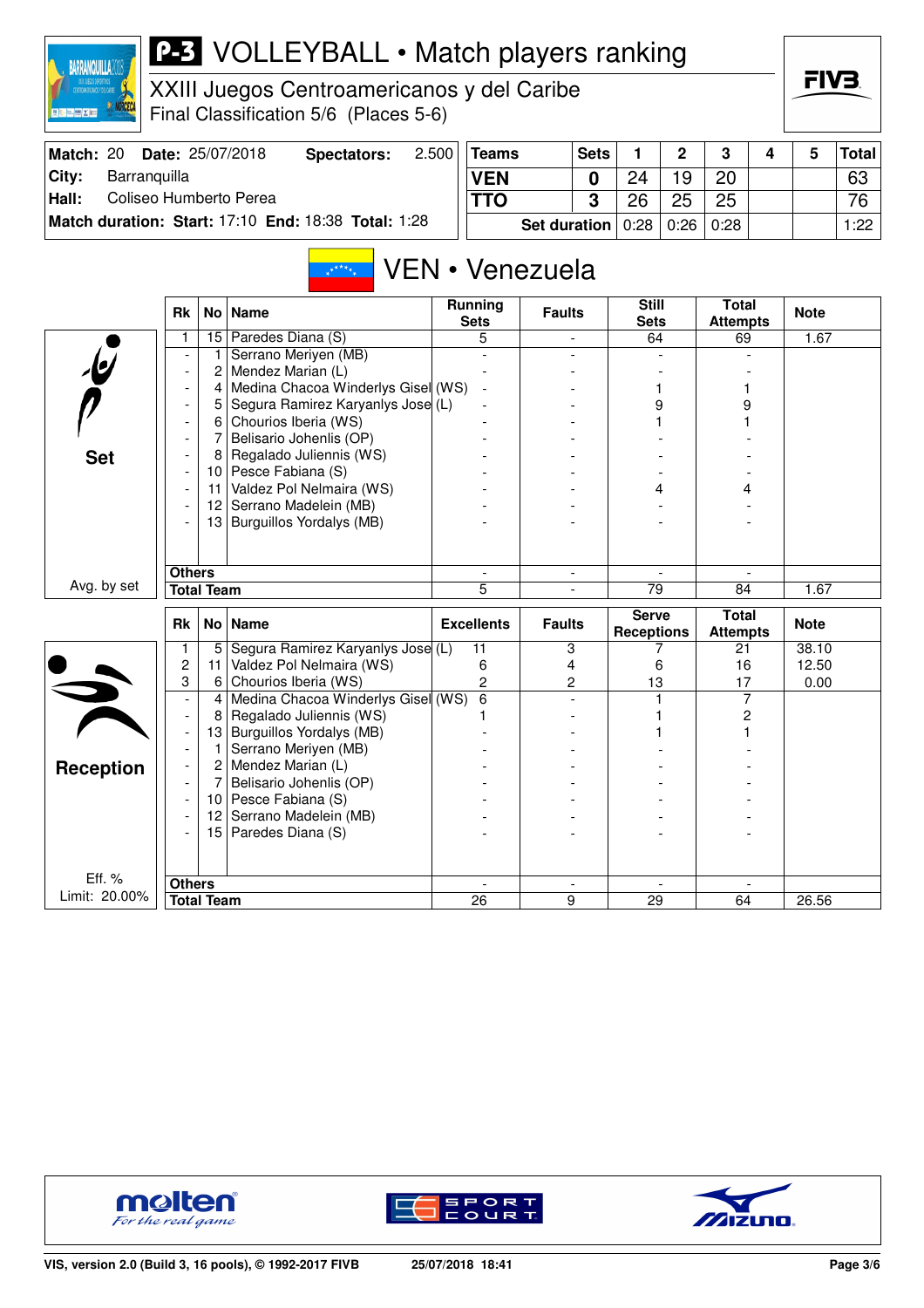

XXIII Juegos Centroamericanos y del Caribe Final Classification 5/6 (Places 5-6)

|  | FIV3 |  |  |
|--|------|--|--|
|  |      |  |  |

| Match: 20 |              | <b>Date: 25/07/2018</b> | Spectators:                                         | 2.500 | Teams      |              | <b>Sets</b> |                  |    |      |  | Total |
|-----------|--------------|-------------------------|-----------------------------------------------------|-------|------------|--------------|-------------|------------------|----|------|--|-------|
| ∣Citv:    | Barranguilla |                         |                                                     |       | <b>VEN</b> |              |             | 24               | 19 | 20   |  | 63    |
| Hall:     |              | Coliseo Humberto Perea  |                                                     |       |            |              |             | 26               | 25 | 25   |  | 76    |
|           |              |                         | Match duration: Start: 17:10 End: 18:38 Total: 1:28 |       |            | Set duration |             | $0:28 \mid 0:26$ |    | 0:28 |  | 1:22  |

# TTO • Trinidad & Tobago

|               | <b>Rk</b>                |                 | No   Name               | <b>Spikes</b>         | <b>Faults</b>            | <b>Shots</b>             | <b>Total</b><br><b>Attempts</b> | <b>Note</b> |
|---------------|--------------------------|-----------------|-------------------------|-----------------------|--------------------------|--------------------------|---------------------------------|-------------|
|               |                          | 6               | Jack Sinead (MB)        | 12                    | 2                        | 4                        | 18                              | 66.67       |
|               | $\overline{c}$           | 3               | Thompson Channon (WS)   | 15                    | 6                        | 11                       | 32                              | 46.88       |
|               | 3                        | 16              | Esdelle Krystle (OP)    | 8                     | 3                        | 12                       | 23                              | 34.78       |
|               | 4                        | 4               | Billingy Kelly-Anne (S) | 5                     | 1                        | 11                       | 17                              | 29.41       |
|               | $\overline{\phantom{a}}$ | 10              | Thomas Taija (OP)       | $\mathbf{1}$          | $\overline{2}$           | $\overline{2}$           | 5                               |             |
|               | $\overline{\phantom{a}}$ | $\overline{c}$  | Ross Jalicia (MB)       | 2                     | 1                        |                          | 3                               |             |
|               |                          | 12              | Forde Renele (S)        |                       |                          |                          |                                 |             |
| <b>Spike</b>  |                          | 7               | Fletcher Kiune (OP)     |                       |                          |                          |                                 |             |
|               |                          | 8               | Ramdin Darlene (WS)     |                       |                          |                          |                                 |             |
|               |                          | 11              | Olton Afesha (L)        |                       |                          |                          |                                 |             |
|               |                          | 13              | Mc Gillvery Mikela (OP) |                       |                          |                          |                                 |             |
|               |                          | 21              | Alexander Afiya (MB)    |                       |                          |                          |                                 |             |
|               |                          |                 |                         |                       |                          |                          |                                 |             |
| Succ. %       | <b>Others</b>            |                 |                         | $\blacksquare$        | $\overline{\phantom{a}}$ | $\overline{\phantom{a}}$ | $\overline{\phantom{a}}$        |             |
| Limit: 15.00% | <b>Total Team</b>        |                 |                         | 43                    | 15                       | 41                       | 99                              | 43.43       |
|               |                          |                 |                         |                       |                          |                          |                                 |             |
|               | <b>Rk</b>                |                 | No   Name               | Kill<br><b>Blocks</b> | <b>Faults</b>            | <b>Rebounds</b>          | <b>Total</b><br><b>Attempts</b> | <b>Note</b> |
|               | $\mathbf{1}$             | 16              | Esdelle Krystle (OP)    | 5                     | 5                        | 7                        | 17                              | 1.67        |
|               |                          |                 |                         |                       |                          |                          |                                 |             |
|               | $\overline{c}$           | 12              | Forde Renele (S)        | 3                     | 4                        | 5                        | 12                              | 1.00        |
|               | 3                        | 3               | Thompson Channon (WS)   | 2                     | 1                        | 2                        | 5                               | 0.67        |
|               | 3                        | 4               | Billingy Kelly-Anne (S) | $\overline{2}$        |                          |                          | 4                               | 0.67        |
|               | 5                        | $\mathbf{2}$    | Ross Jalicia (MB)       |                       |                          | 4                        | 5                               | 0.33        |
|               | 5                        | 6               | Jack Sinead (MB)        |                       |                          | 4                        | 5                               | 0.33        |
|               | 5                        | 10 <sup>°</sup> | Thomas Taija (OP)       |                       |                          |                          | 1                               | 0.33        |
|               |                          | 7               | Fletcher Kiune (OP)     |                       |                          | $\overline{\phantom{a}}$ |                                 |             |
| <b>Block</b>  | $\overline{\phantom{a}}$ | 8               | Ramdin Darlene (WS)     |                       |                          |                          |                                 |             |
|               |                          | 11              | Olton Afesha (L)        |                       |                          |                          |                                 |             |
|               |                          | 13              | Mc Gillvery Mikela (OP) |                       |                          |                          |                                 |             |
|               |                          | 21              | Alexander Afiya (MB)    |                       |                          |                          |                                 |             |
|               |                          |                 |                         |                       |                          |                          |                                 |             |
| Avg. by set   | <b>Others</b>            |                 |                         | $\mathbf{r}$          | $\blacksquare$           |                          |                                 |             |





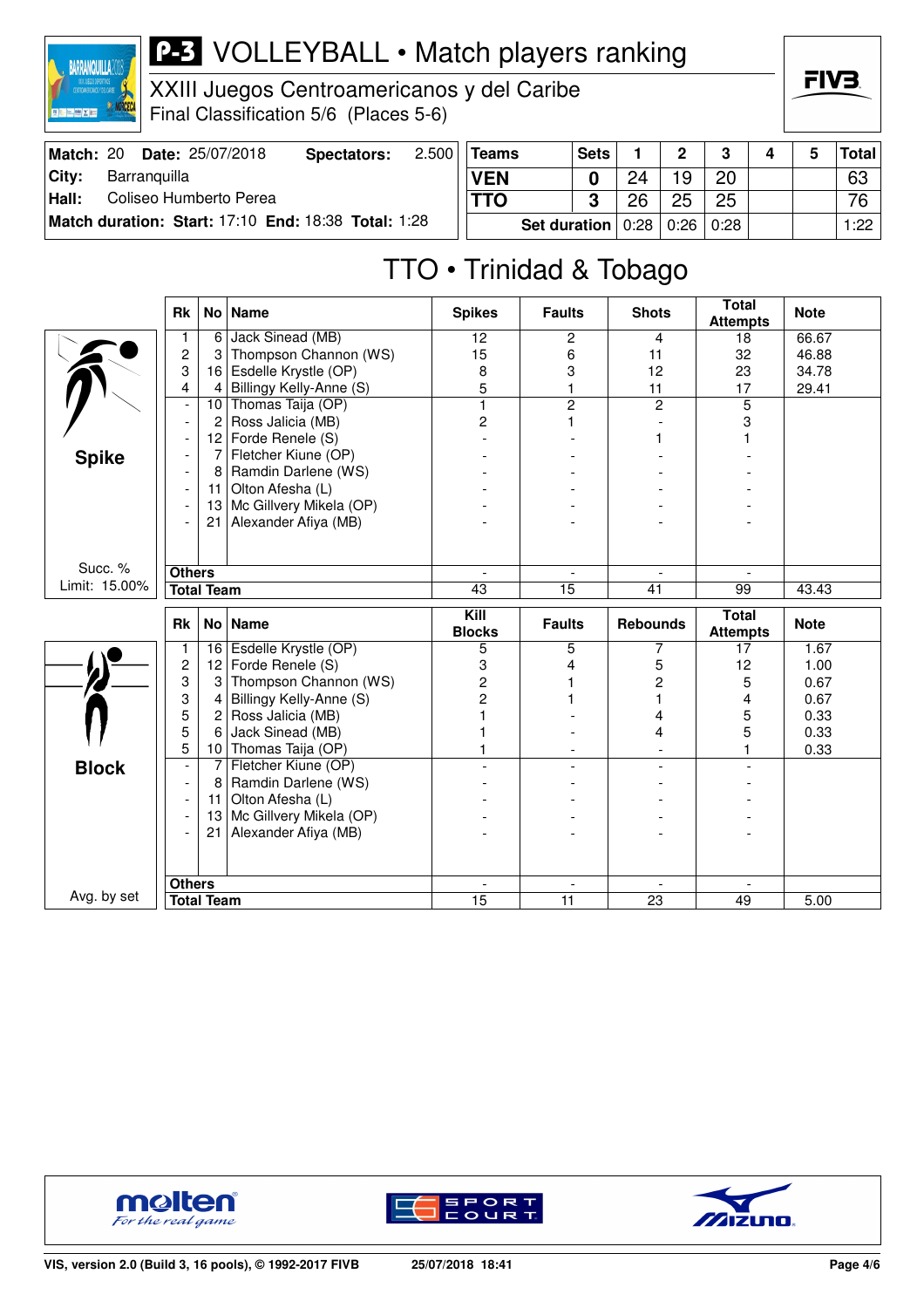

XXIII Juegos Centroamericanos y del Caribe Final Classification 5/6 (Places 5-6)

| Match: 20 |              | <b>Date: 25/07/2018</b> | Spectators:                                         | 2.500 | Teams      | <b>Sets</b>           |    | າ    | 3    | 4 | 5 | Totall |
|-----------|--------------|-------------------------|-----------------------------------------------------|-------|------------|-----------------------|----|------|------|---|---|--------|
| City:     | Barranquilla |                         |                                                     |       | <b>VEN</b> |                       | 24 | 1 Q  | 20   |   |   | 63     |
| Hall:     |              | Coliseo Humberto Perea  |                                                     |       | <b>TTO</b> | ≏<br>w                | 26 | 25   | 25   |   |   | 76     |
|           |              |                         | Match duration: Start: 17:10 End: 18:38 Total: 1:28 |       |            | Set duration $ 0:28 $ |    | 0:26 | 0:28 |   |   | 1:22   |

# TTO • Trinidad & Tobago

| <b>Attempts</b><br>16 Esdelle Krystle (OP)<br>2<br>9<br>15<br>4<br>1<br>$\overline{c}$<br>Jack Sinead (MB)<br>$\overline{c}$<br>3<br>6<br>6<br>11<br>3<br>Forde Renele (S)<br>$\mathbf{1}$<br>12<br>1<br>14<br>16<br>Ross Jalicia (MB)<br>7<br>$\overline{7}$<br>$\overline{2}$<br>$\overline{a}$<br>$\overline{a}$<br>$\overline{\phantom{a}}$<br>Billingy Kelly-Anne (S)<br>9<br>4<br>9<br>$\overline{\phantom{a}}$ | 1.33<br>0.67<br>0.33 |
|-----------------------------------------------------------------------------------------------------------------------------------------------------------------------------------------------------------------------------------------------------------------------------------------------------------------------------------------------------------------------------------------------------------------------|----------------------|
|                                                                                                                                                                                                                                                                                                                                                                                                                       |                      |
|                                                                                                                                                                                                                                                                                                                                                                                                                       |                      |
|                                                                                                                                                                                                                                                                                                                                                                                                                       |                      |
|                                                                                                                                                                                                                                                                                                                                                                                                                       |                      |
|                                                                                                                                                                                                                                                                                                                                                                                                                       |                      |
| 7<br>Fletcher Kiune (OP)<br>$\overline{\phantom{a}}$                                                                                                                                                                                                                                                                                                                                                                  |                      |
| Ramdin Darlene (WS)<br>2<br>$\overline{c}$<br>8                                                                                                                                                                                                                                                                                                                                                                       |                      |
| 3<br>Thomas Taija (OP)<br>3<br>10<br><b>Serve</b><br>$\overline{\phantom{a}}$                                                                                                                                                                                                                                                                                                                                         |                      |
| Olton Afesha (L)<br>11<br>$\overline{\phantom{a}}$                                                                                                                                                                                                                                                                                                                                                                    |                      |
| Mc Gillvery Mikela (OP)<br>13<br>$\overline{\phantom{a}}$                                                                                                                                                                                                                                                                                                                                                             |                      |
| Alexander Afiya (MB)<br>21                                                                                                                                                                                                                                                                                                                                                                                            |                      |
| Thompson Channon (WS)<br>7<br>3<br>3<br>10                                                                                                                                                                                                                                                                                                                                                                            |                      |
|                                                                                                                                                                                                                                                                                                                                                                                                                       |                      |
| <b>Others</b><br>$\blacksquare$<br>$\blacksquare$<br>$\sim$                                                                                                                                                                                                                                                                                                                                                           |                      |
| Avg. by set<br><b>Total Team</b><br>9<br>$\overline{57}$<br>7<br>$\overline{73}$                                                                                                                                                                                                                                                                                                                                      | 2.33                 |
| <b>Team</b><br>11<br>$\overline{4}$<br>15<br>Opponent errors & Team faults                                                                                                                                                                                                                                                                                                                                            |                      |
| <b>Total</b><br>No   Name<br><b>Faults</b><br><b>Receptions</b><br>Rk<br><b>Digs</b><br><b>Attempts</b>                                                                                                                                                                                                                                                                                                               | <b>Note</b>          |
| Olton Afesha (L)<br>$\overline{9}$<br>$\overline{c}$<br>$\overline{5}$<br>11<br>16<br>1                                                                                                                                                                                                                                                                                                                               | 3.00                 |
| $\overline{c}$<br>Thompson Channon (WS)<br>7<br>5<br>12<br>3                                                                                                                                                                                                                                                                                                                                                          | 2.33                 |
| 3<br>12 Forde Renele (S)<br>3<br>5<br>12<br>4                                                                                                                                                                                                                                                                                                                                                                         | 1.00                 |
| $\overline{c}$<br>5<br>Billingy Kelly-Anne (S)<br>4<br>8<br>4<br>1                                                                                                                                                                                                                                                                                                                                                    | 0.67                 |
| $\overline{2}$<br>16 Esdelle Krystle (OP)<br>4<br>4<br>4<br>10                                                                                                                                                                                                                                                                                                                                                        | 0.67                 |
| Fletcher Kiune (OP)<br>7<br>$\overline{\phantom{a}}$<br>$\overline{a}$<br>$\overline{a}$<br>$\overline{a}$                                                                                                                                                                                                                                                                                                            |                      |
| Ramdin Darlene (WS)<br>8                                                                                                                                                                                                                                                                                                                                                                                              |                      |
| 13 Mc Gillvery Mikela (OP)<br><b>Dig</b>                                                                                                                                                                                                                                                                                                                                                                              |                      |
| 21 Alexander Afiya (MB)<br>$\overline{\phantom{a}}$                                                                                                                                                                                                                                                                                                                                                                   |                      |
| 3<br>Jack Sinead (MB)<br>2<br>6<br>1                                                                                                                                                                                                                                                                                                                                                                                  |                      |
| 10 Thomas Taija (OP)<br>2<br>3<br>1.<br>$\overline{\phantom{a}}$                                                                                                                                                                                                                                                                                                                                                      |                      |
| Ross Jalicia (MB)<br>$\overline{2}$<br>$\overline{2}$<br>2                                                                                                                                                                                                                                                                                                                                                            |                      |
|                                                                                                                                                                                                                                                                                                                                                                                                                       |                      |
| <b>Others</b><br>$\overline{\phantom{a}}$<br>$\mathbf{r}$<br>$\blacksquare$<br>$\overline{\phantom{a}}$                                                                                                                                                                                                                                                                                                               |                      |
| Avg. by set<br>23<br>16<br>27<br><b>Total Team</b><br>66                                                                                                                                                                                                                                                                                                                                                              | 7.67                 |







FIV<sub>3</sub>